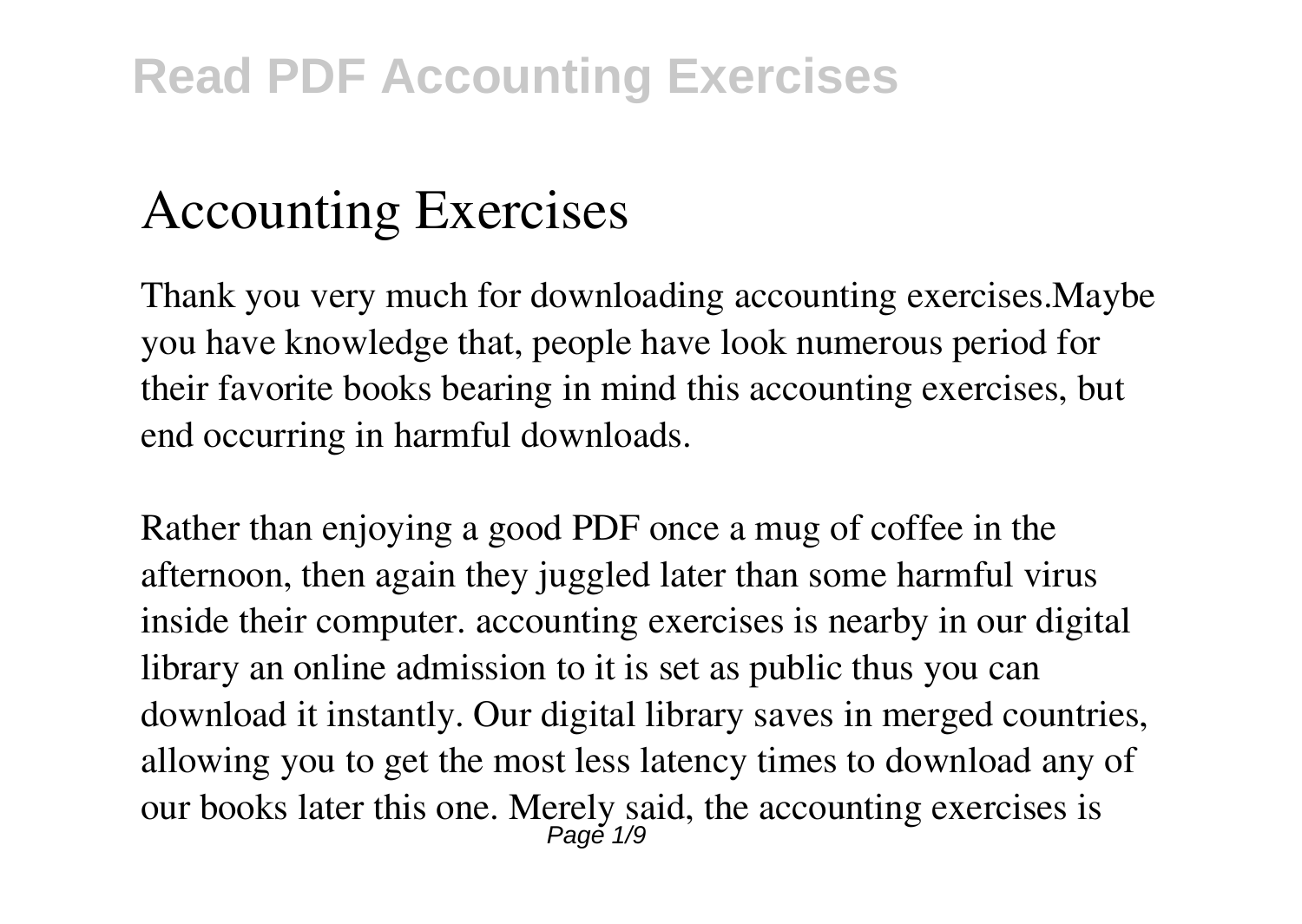universally compatible subsequent to any devices to read.

**Accounting Exercises** Economic historians, studying a variety of evidence such as decadal returns of employment or point estimates of manufacturing output growth, have not reached a consensus on whether Ireland ...

**Accounting for (de)industrialisation in Ireland** Disruption Map Exercise to Future-Proof Your Firm, Kacee Johnson, Senior Director of Strategy & Innovation at CPA.com, and Lisa Simpson, the Vice President of Firm Services at the AICPA, offered ...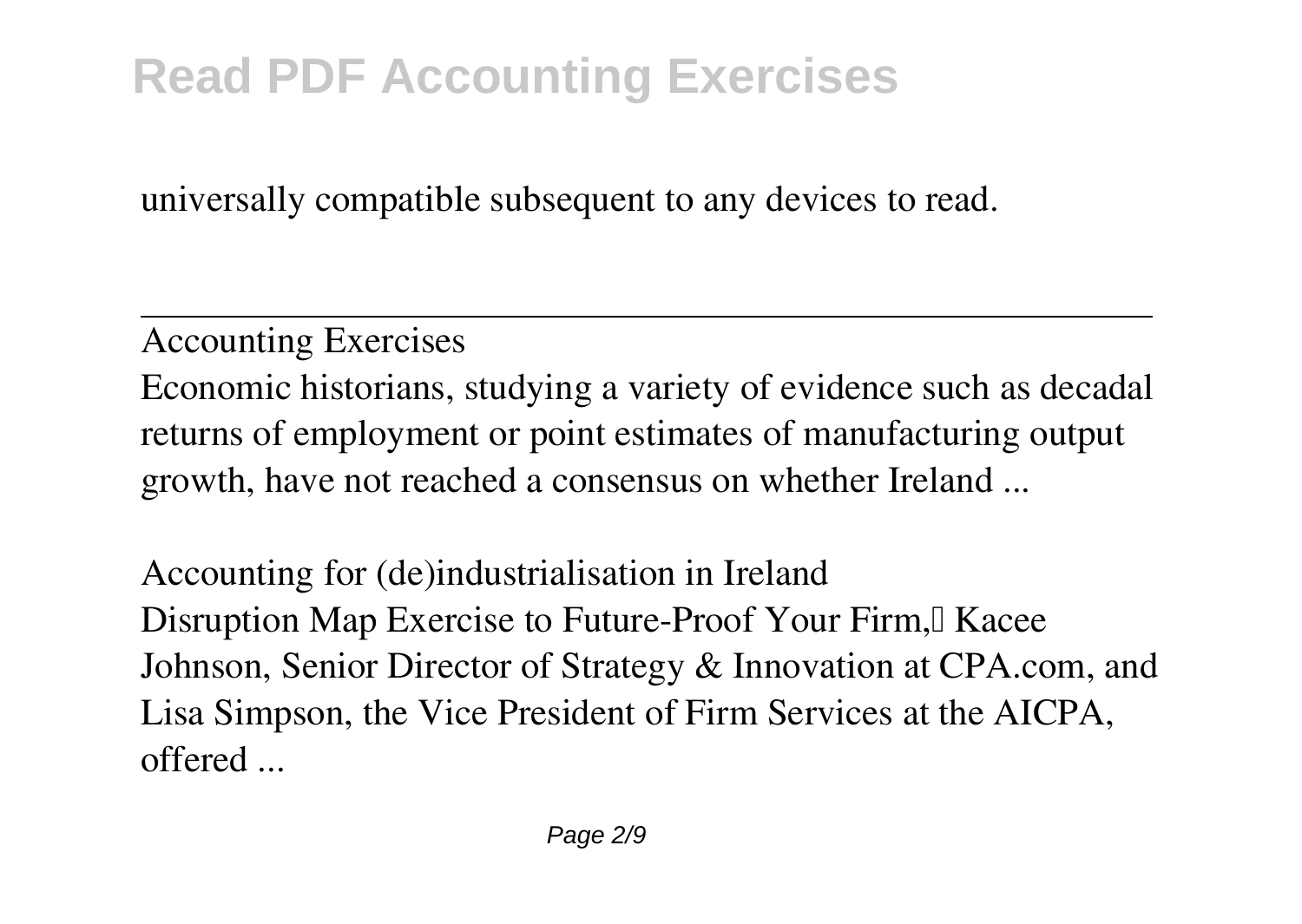**Navigating the Future of Accounting** A PRUDENT EXERCISE OF JUDGEMENT Management needs to exercise sound judgment in accounting for and recording estimation transactions based on the latest available information at the time the estimate ...

**The inestimable value of reliable accounting for estimation transactions** I Ideagen PLC 11 August 2021 Ideagen PLC. Ideagen PLC, a leading supplier of Information Management Software to highly ...

**Ideagen PLC - Exercise of Options and Total Voting Rights** The CA Institute has embarked on an exercise of framing an accounting standard also for the non-corporate entities in the Page 3/9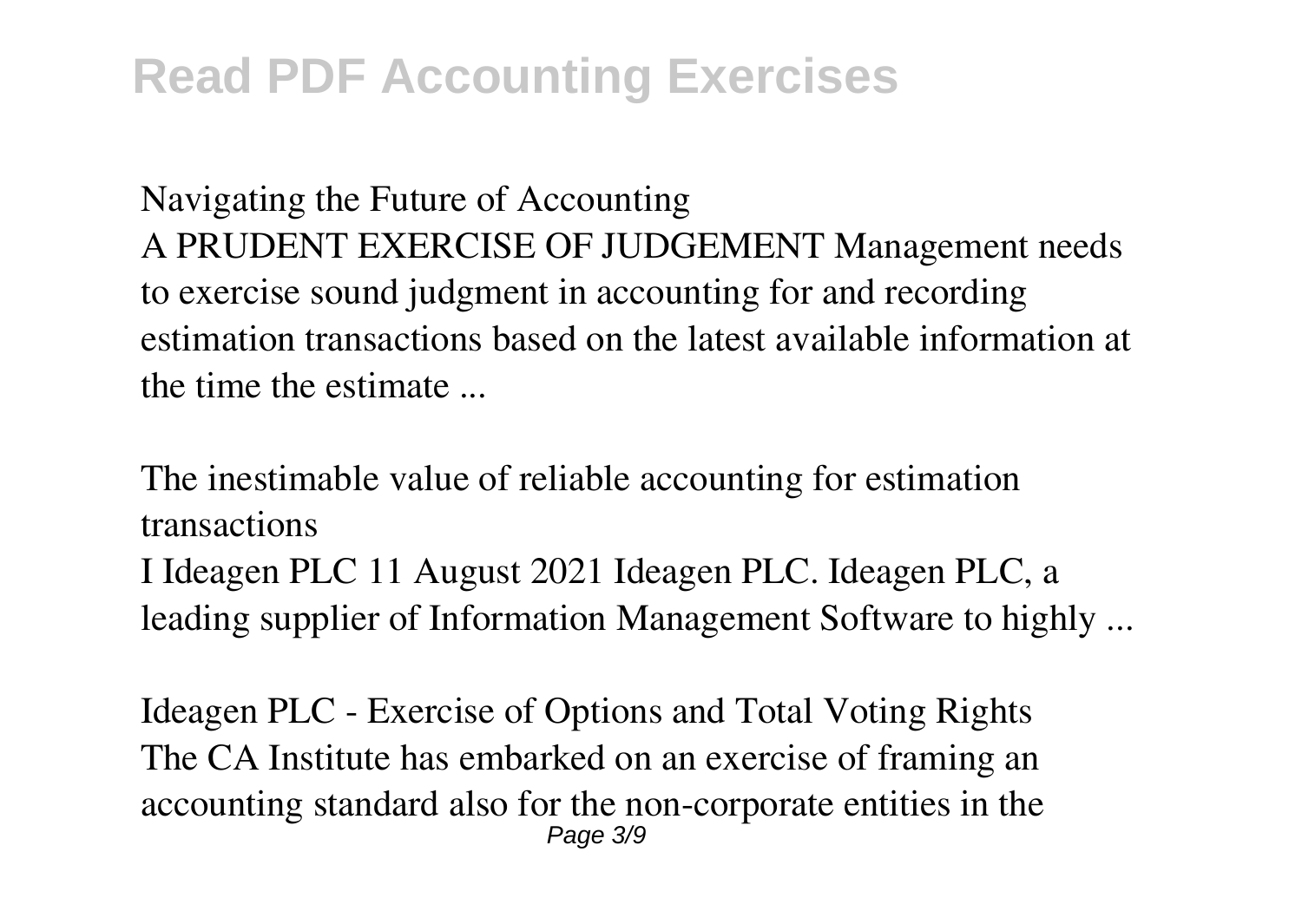country that are increasingly resorting to share-based payments.

**Coming soon: Accounting Standard for share-based payments for certain corporates**

On July 30, the meeting of the political Bureau of the CPC Central Committee proposed that it is necessary to do a good job in carbon peak and carbon neutralization work in an overall and orderly ...

**Correct the impact of kinematic "carbon reduction" on commodities** Michelle Nyanzira, Chronicle Reporter WORKERS from Finmas Business Consultancy and Rise and Shine Cleaning Services on Friday embarked on a clean-up exercise along Jason Moyo Street between 5th Avenue ...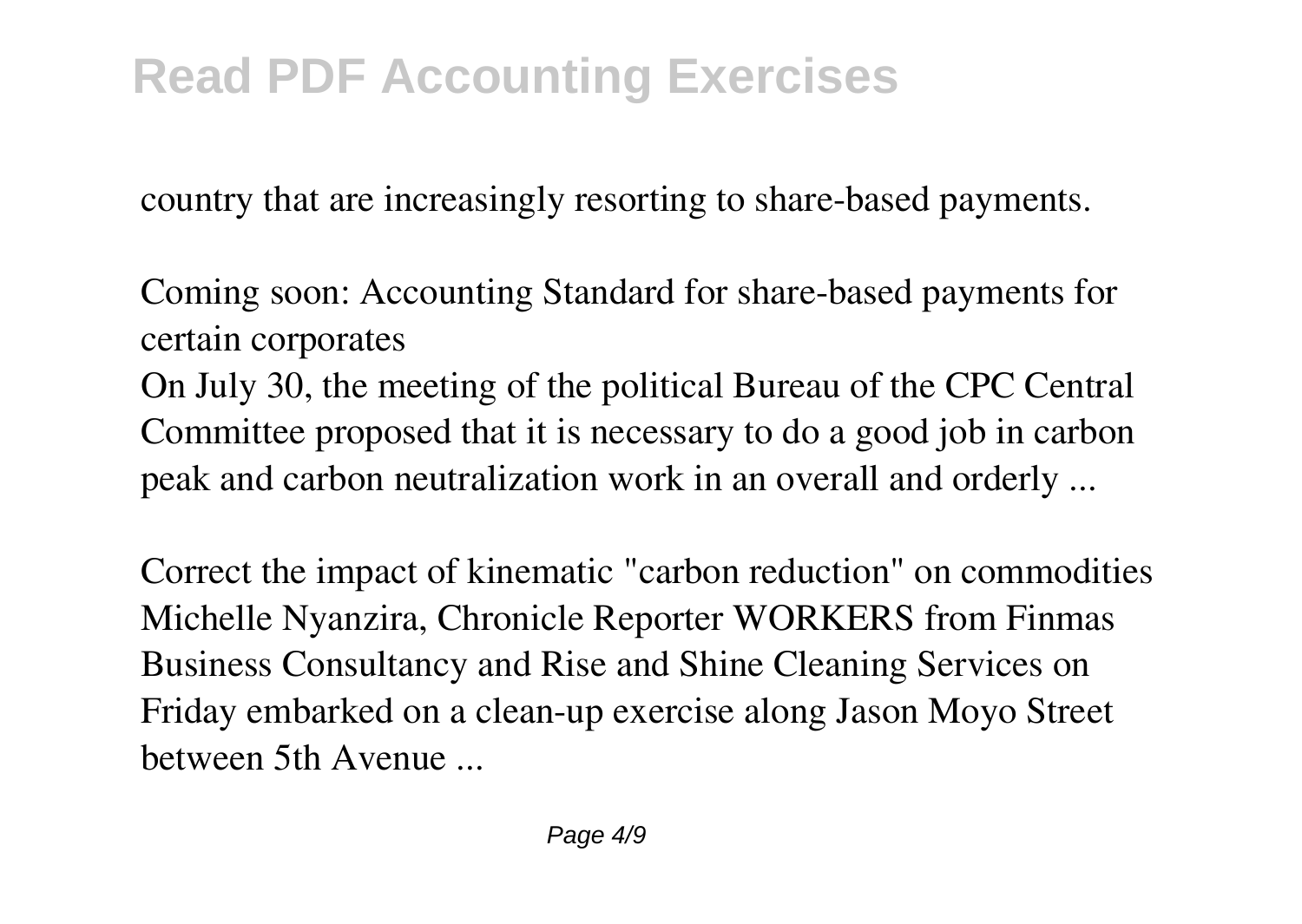**Workers embark on clean-up exercise**

Over the past year, pandemic-related shutdowns inspired Americans to head outdoors to find open, safe places to relax and exercise in record numbers.

**Outdoor Recreation Contributes 2.7% of Annual Louisiana GDP** Seiko Hashimoto, right, president of the Tokyo Organizing Committee of the Olympic and Paralympic Games, speaks at the Opening Ceremony for the Tokyo Olympics at the National Stadium on July 23.

**EDITORIAL: A full accounting of the Tokyo Olympics must be the next step** B. Riley Financial, Inc. (NASDAQ: RILY) ("B. Riley" or the Page 5/9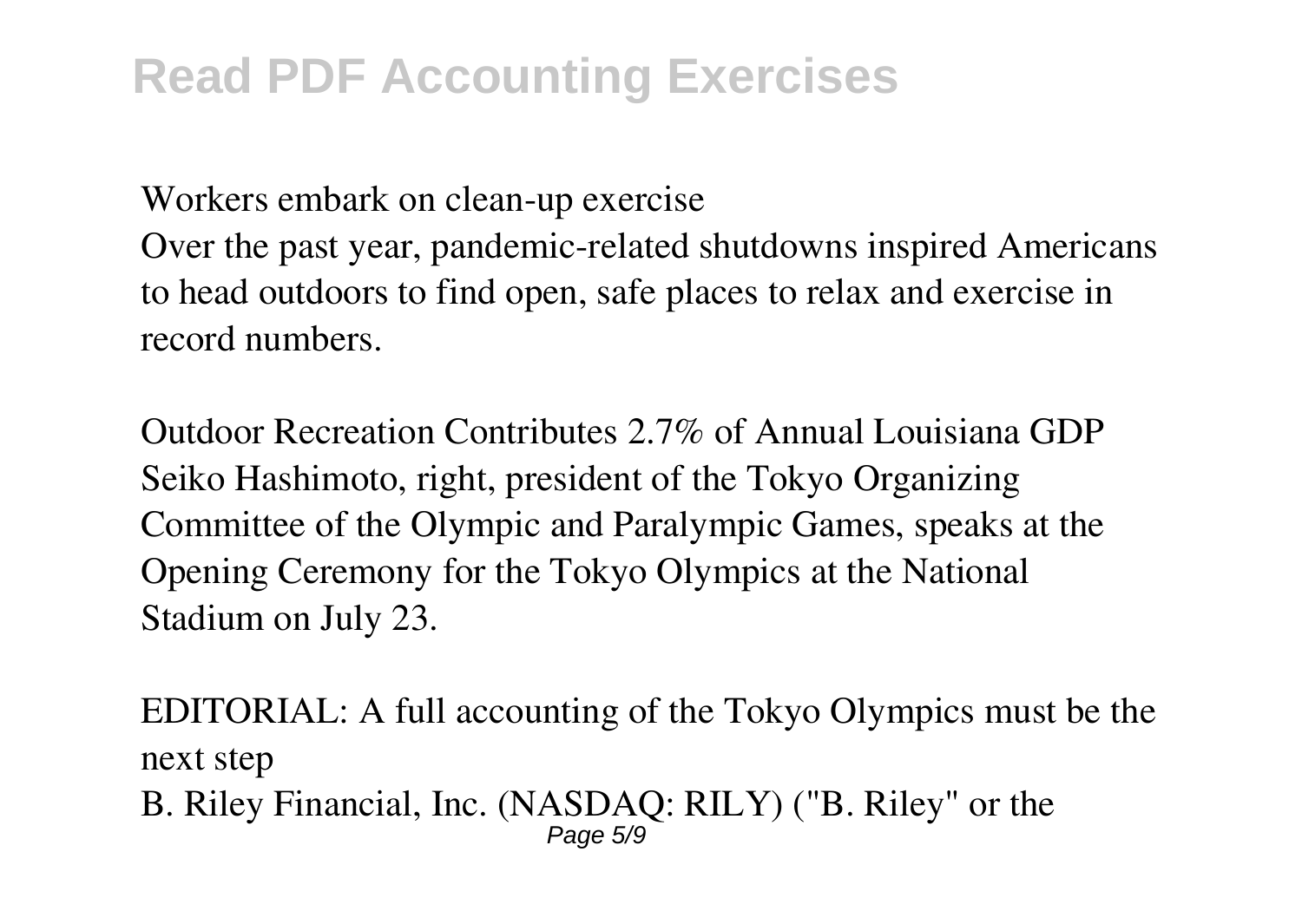"Company") today announced that it has closed an underwritten registered ...

**B. Riley Financial Closes Offering of \$316.25 Million Senior Notes Due 2028 including Full Exercise of Underwriters' Option** Nautilus, Inc. (NYSE: NLS) today announced that it has hired Alan Chan as Chief Legal Officer, effective August 2. Chan will lead all aspects of Nauti ...

**Nautilus, Inc. Appoints New Chief Legal Officer; Names Principal Accounting Officer** The sciences of climate and economics typically avoid drama. but dramatic findings are proving true. Scientists on the Intergovernmental Panel on Climate Change, a global group backed Page 6/9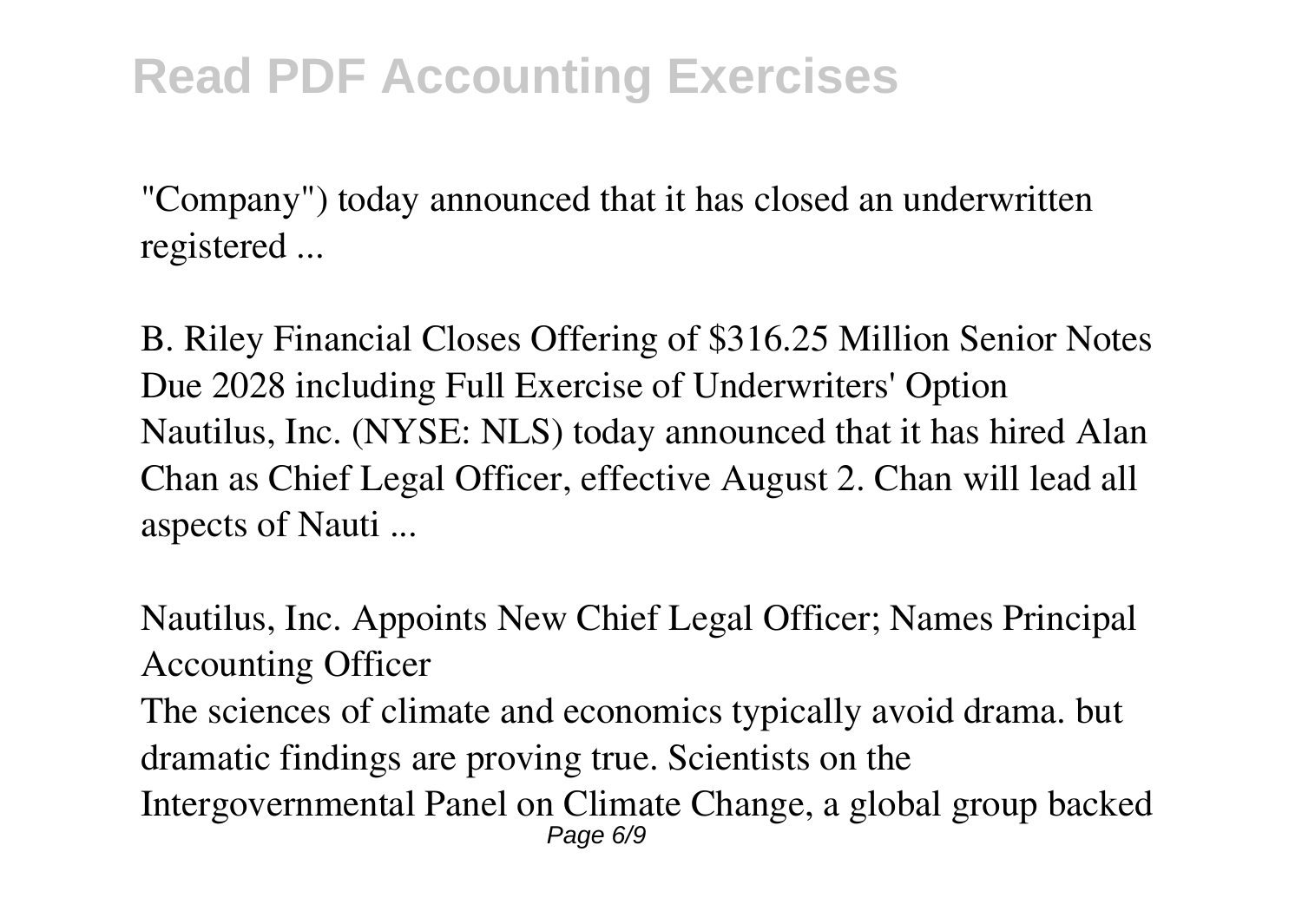by the United ...

**Comment: Why climate economics may be downplaying the threat** The Global Information Dominance Experiment 3 focused on the Defense Department ...

**Exercise Tests DOD's Integrated Deterrence** Ballantyne Strong, Inc. (NYSE American: BTN) (the [Company] or **IBallantyne StrongI) today announced financial results for the** second quarter ended June 30, 2021. Recent Highlights Revenue of ...

**Ballantyne Strong Reports Second Quarter 2021 Operating Results** The Philippines will keep having large-scale combat exercises with Page 7/9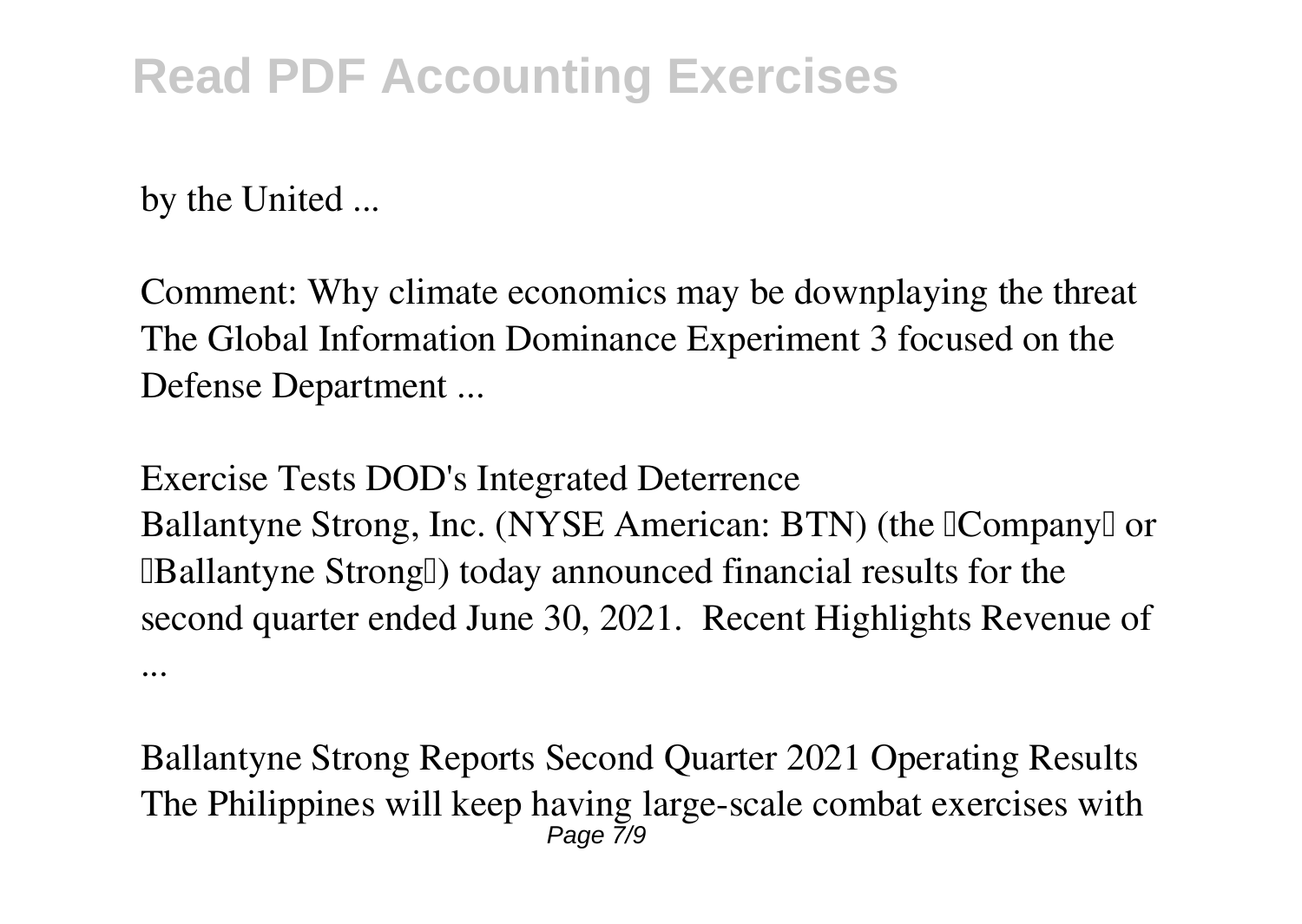the United States after President Rodrigo Duterte retracted his decision to terminate a key defense ...

**Philippine leader retains pact allowing US war exercises** Simone Biles will not defend her Olympic gold medal on floor exercise. USA Gymnastics announced Sunday that the six-time Olympic medalist has opted not to compete on floor, where she ...

**Simone Biles opts out of floor exercise final at Olympics** Exercise of Options and Total Voting Rights. Ideagen PLC (AIM: IDEA), a leading supplier of Information Management Software ...